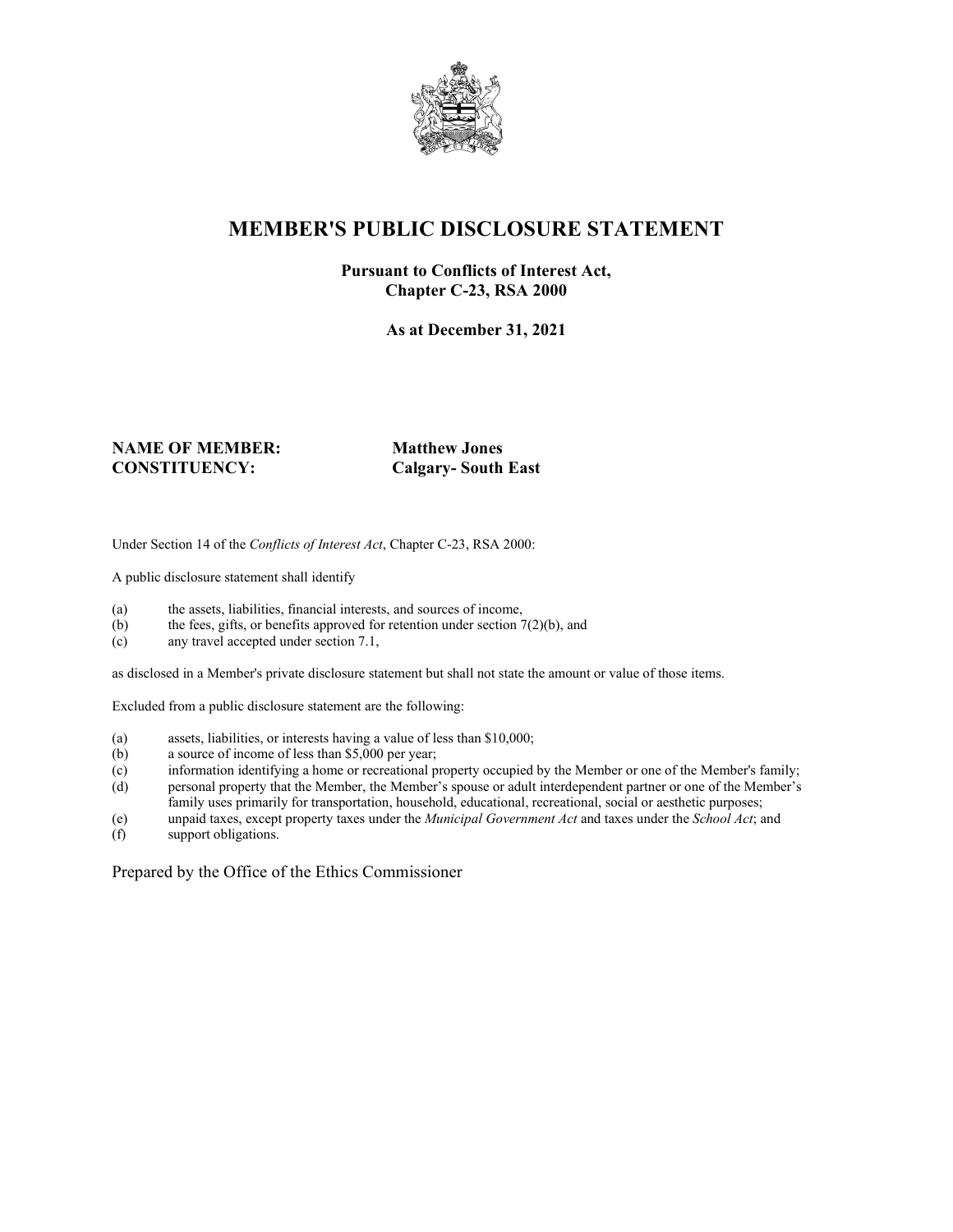### **PUBLIC DISCLOSURE STATEMENT FOR MATTHEW JONES**

# **FORM 1: MEMBER (Matthew Jones)**

| <b>INCOME</b>                                                                                   |                             |
|-------------------------------------------------------------------------------------------------|-----------------------------|
| <b>Source</b>                                                                                   | <b>Nature of Income</b>     |
| <b>Province of Alberta</b>                                                                      | MLA Indemnity               |
| <b>ASSETS</b>                                                                                   |                             |
| <b>Real Property</b>                                                                            | n/a                         |
| <b>Bank, Trust Company or Other Financial</b><br><b>Institution</b>                             | TD Canada Trust             |
| <b>Publicly Traded Securities (stocks and bonds)</b><br>and Registered Retirement Savings Plans | <b>Fortuna Silver Mines</b> |
| <b>Canada Savings Bonds, Guaranteed</b><br><b>Investment Certificates</b>                       | n/a                         |
| <b>Mutual Funds</b>                                                                             | n/a                         |
| <b>Annuities and Life Insurance Policies</b>                                                    | Manulife                    |
| <b>Pension Rights</b>                                                                           | n/a                         |
| <b>Other Assets</b>                                                                             | n/a                         |
| <b>Gifts and Personal Benefits</b>                                                              | n/a                         |
| <b>Travel on Non-commercial Aircraft</b>                                                        | n/a                         |
| <b>LIABILITIES</b>                                                                              |                             |
| <b>Mortgages</b>                                                                                | Servus                      |
| <b>Loans or Lines of Credit</b>                                                                 | n/a                         |
| <b>Guarantees</b>                                                                               | n/a                         |
| Other                                                                                           | rent                        |
| <b>FINANCIAL INTERESTS</b>                                                                      |                             |
| n/a                                                                                             |                             |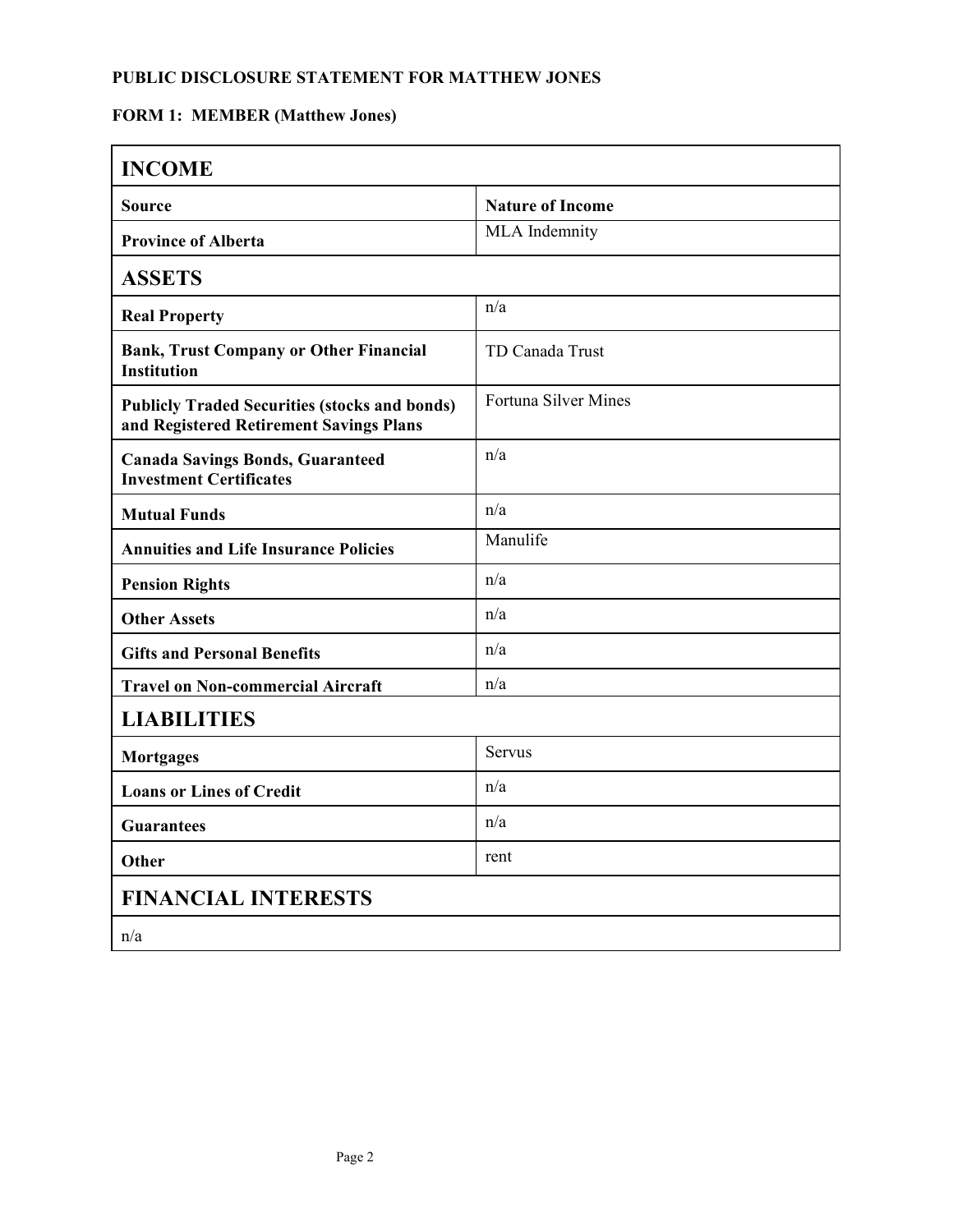### **PUBLIC DISCLOSURE STATEMENT FOR MATTHEW JONES**

# **FORM 2: MEMBER'S SPOUSE/ADULT INTERDEPENDENT PARTNER (Tarena Jones)**

| <b>INCOME</b>                                                                                   |                         |
|-------------------------------------------------------------------------------------------------|-------------------------|
| <b>Source</b>                                                                                   | <b>Nature of Income</b> |
| Government of Canada                                                                            | Child Benefit           |
| <b>ASSETS</b>                                                                                   |                         |
| <b>Real Property</b>                                                                            | Joint with spouse       |
| <b>Bank, Trust Company or Other Financial</b><br><b>Institution</b>                             | Joint with spouse       |
| <b>Publicly Traded Securities (stocks and bonds)</b><br>and Registered Retirement Savings Plans | $\mathbf n$             |
| <b>Canada Savings Bonds, Guaranteed</b><br><b>Investment Certificates</b>                       | n/a                     |
| <b>Mutual Funds</b>                                                                             | n/a                     |
| <b>Annuities and Life Insurance Policies</b>                                                    | n/a                     |
| <b>Pension Rights</b>                                                                           | n/a                     |
| <b>Other Assets</b>                                                                             | n/a                     |
| <b>Gifts and Personal Benefits</b>                                                              | n/a                     |
| <b>LIABILITIES</b>                                                                              |                         |
| <b>Mortgages</b>                                                                                | Joint with Spouse       |
| <b>Loans or Lines of Credit</b>                                                                 | n/a                     |
| <b>Guarantees</b>                                                                               | n/a                     |
| Other                                                                                           | n/a                     |
| <b>FINANCIAL INTERESTS</b>                                                                      |                         |
| n/a                                                                                             |                         |